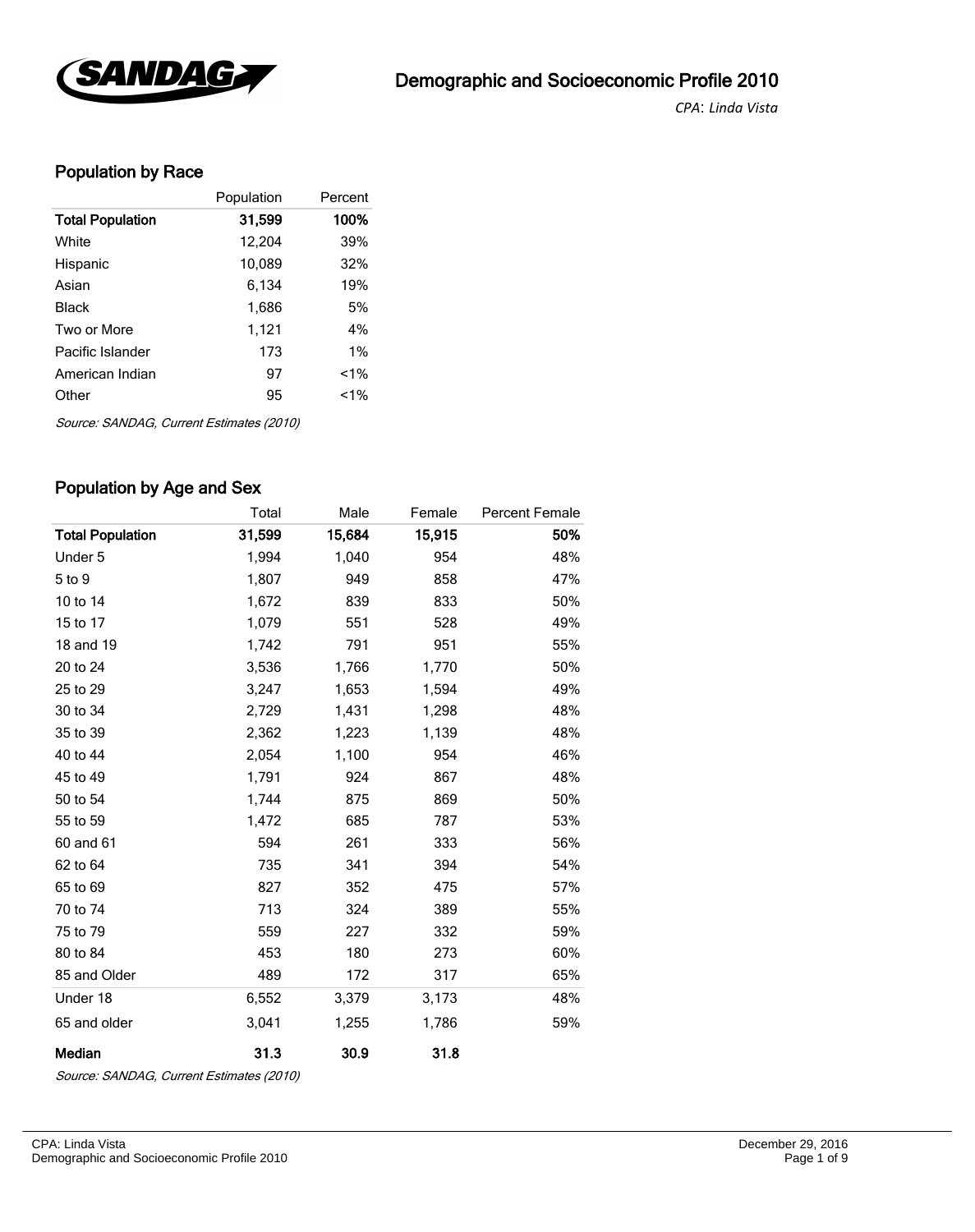#### Population by Marital Status

#### Pop. by Household / Group Quarters Status

|                                  | Number | Percent |
|----------------------------------|--------|---------|
| Total population age 15 and over | 26,126 | 100%    |
| Never Married                    | 12.070 | 46%     |
| Married, excluding separated     | 9.899  | 38%     |
| Separated                        | 605    | 2%      |
| Widowed                          | 1.125  | 4%      |
| Divorced                         | 2.427  | 9%      |

|                                          | Number | Percent |
|------------------------------------------|--------|---------|
| <b>Total population</b>                  | 31.599 | 100%    |
| Household                                | 29,131 | 92%     |
| Group Quarters - College                 | 2.219  | 7%      |
| Group Quarters - Other                   | 249    | 1%      |
| Group Quarters - Military                | 0      | 0%      |
| Source: SANDAG, Current Estimates (2010) |        |         |

Source: SANDAG, constructed from U.S. Census

Bureau's American Community Survey 2010 5-year file, Table B12001

#### Population by Age and Race

|                   |        |          |        |              | American       |       | Pacific        |       | Two or     |
|-------------------|--------|----------|--------|--------------|----------------|-------|----------------|-------|------------|
|                   | Total  | Hispanic | White  | <b>Black</b> | Indian         | Asian | Islander       | Other | More       |
| <b>Total Pop.</b> | 31,599 | 10,089   | 12,204 | 1,686        | 97             | 6,134 | 173            | 95    | 1,121      |
| Under 5           | 1,994  | 970      | 489    | 100          | 6              | 284   | 7              | 6     | 132        |
| 5 to 9            | 1,807  | 906      | 320    | 110          | 3              | 324   | 10             | 4     | 130        |
| 10 to 14          | 1,672  | 823      | 283    | 120          | 6              | 326   | 10             | 7     | 97         |
| 15 to 17          | 1,079  | 517      | 159    | 99           | 2              | 240   | 11             | 6     | 45         |
| 18 and 19         | 1,742  | 511      | 830    | 70           | 2              | 238   | 6              | 3     | 82         |
| 20 to 24          | 3,536  | 1,033    | 1,535  | 145          | 11             | 613   | 17             | 10    | 172        |
| 25 to 29          | 3,247  | 1,008    | 1,322  | 166          | 16             | 574   | 20             | 16    | 125        |
| 30 to 34          | 2,729  | 911      | 1,077  | 121          | 13             | 489   | 15             | 12    | 91         |
| 35 to 39          | 2,362  | 790      | 857    | 140          | 9              | 485   | 13             | 5     | 63         |
| 40 to 44          | 2,054  | 696      | 704    | 114          | 6              | 467   | 13             | 5     | 49         |
| 45 to 49          | 1,791  | 517      | 673    | 115          | 6              | 429   | 13             | 6     | 32         |
| 50 to 54          | 1,744  | 410      | 834    | 110          | 5              | 343   | 14             | 6     | 22         |
| 55 to 59          | 1,472  | 279      | 742    | 73           | 2              | 342   | 6              | 5     | 23         |
| 60 and 61         | 594    | 102      | 312    | 25           | 2              | 139   | 4              | 1     | $9\,$      |
| 62 to 64          | 735    | 136      | 406    | 32           | 1              | 147   | $\overline{c}$ | 0     | 11         |
| 65 to 69          | 827    | 147      | 435    | 34           | $\overline{c}$ | 196   | 3              | 1     | $9\,$      |
| 70 to 74          | 713    | 103      | 372    | 38           | 0              | 189   | 3              | 0     | 8          |
| 75 to 79          | 559    | 90       | 289    | 27           | 2              | 140   | 3              | 1     | 7          |
| 80 to 84          | 453    | 77       | 232    | 33           | $\overline{c}$ | 96    | $\overline{c}$ | 0     | 11         |
| 85 and Older      | 489    | 63       | 333    | 14           | 1              | 73    | 1              | 1     | $\sqrt{3}$ |
| Under 18          | 6,552  | 3,216    | 1,251  | 429          | 17             | 1,174 | 38             | 23    | 404        |
| 65 and older      | 3,041  | 480      | 1,661  | 146          | 7              | 694   | 12             | 3     | 38         |
| Median            |        | 26.4     | 35.5   | 31.4         | 31.0           | 34.8  | 31.8           | 28.6  | 22.2       |

Source: SANDAG, Current Estimates (2010)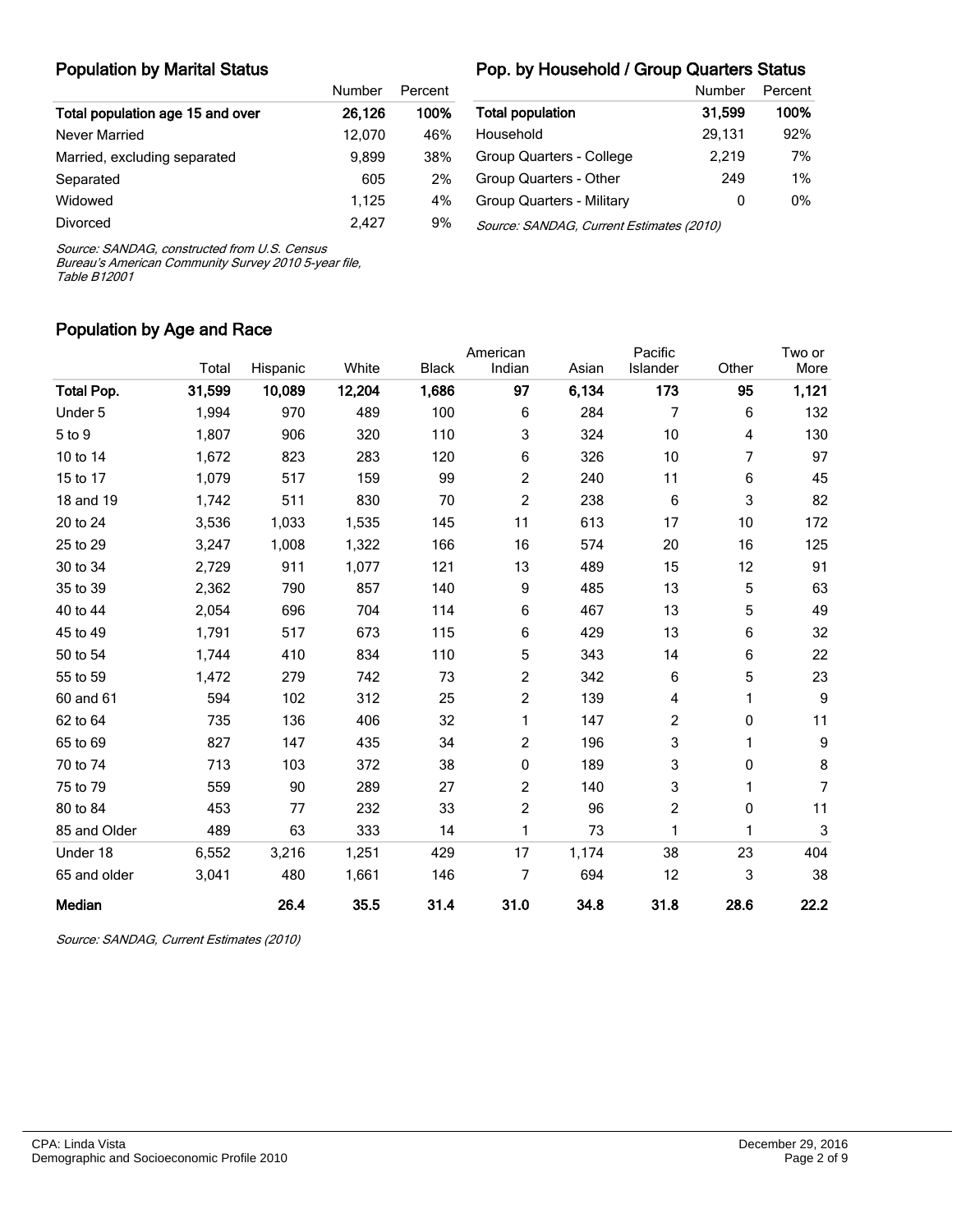### Language Spoken at Home and Ability to Speak English

|                                          | Number | Percent |
|------------------------------------------|--------|---------|
| Total populatioin age 5 and over         | 29,605 | 100%    |
| Speak Only English                       | 17,029 | 58%     |
| Speak Spanish:                           | 6,821  | 23%     |
| Speak English "well" or "very well"      | 4.815  | 16%     |
| Speak English "not well" or "not at all" | 2,006  | 7%      |
| Speak Asian/Pacific Island language:     | 4.347  | 15%     |
| Speak English "well" or "very well"      | 3.016  | 10%     |
| Speak English "not well" or "not at all" | 1,331  | 4%      |
| Speak other language:                    | 1,408  | 4%      |
| Speak English "well" or "very well"      | 1,247  | 4%      |
| Speak English "not well" or "not at all" | 161    | $1\%$   |

Educational Attainment

| Number | Percent |
|--------|---------|
| 19.769 | 100%    |
| 2.094  | 11%     |
| 1,225  | 6%      |
| 4.239  | 21%     |
| 4.569  | 23%     |
| 1.423  | 7%      |
| 4,192  | 21%     |
| 1,202  | 6%      |
| 370    | 2%      |
| 455    | 2%      |
|        |         |

Source: SANDAG, constructed from U.S. Census Bureau's American Community Survey 2010 5-year file, Table B16004

Source: SANDAG, constructed from U.S. Census Bureau's American Community Survey 2010 5-year file, Table B15002

| <b>School Enrollment</b>         | Total  |         | <b>Public School</b> |         | <b>Private School</b> |         |
|----------------------------------|--------|---------|----------------------|---------|-----------------------|---------|
|                                  | Number | Percent | Number               | Percent | Number                | Percent |
| Total population age 3 and older | 30.415 | 100%    |                      | ---     |                       |         |
| Enrolled in school               | 10.360 | 34%     | 6.564                | 22%     | 3.796                 | 12%     |
| Nursery / Preschool              | 479    | 5%      | 304                  | 5%      | 175                   | 5%      |
| Kindergarten to grade 4          | 1.666  | 16%     | 1.548                | 24%     | 118                   | 3%      |
| Grade 5 to grade 8               | 1.313  | 13%     | 1.139                | 17%     | 174                   | 5%      |
| Grade 9 to grade 12              | 1.170  | 11%     | 1.072                | 16%     | 98                    | 3%      |
| College, undergraduate           | 4.644  | 45%     | 2.148                | 33%     | 2.496                 | 66%     |
| Graduate or Professional school  | 1.088  | 11%     | 353                  | 5%      | 735                   | 19%     |
| Not enrolled in school           | 20.055 | 66%     |                      |         |                       |         |

Source: SANDAG, constructed from U.S. Census Bureau's American Community Survey 2010 5-year file, Table B14002

### Households by Type and Presence of Children Under 18

|                                | <b>Total</b> |         | With Persons Under 18 |         | <b>Without Persons Under 18</b> |         |
|--------------------------------|--------------|---------|-----------------------|---------|---------------------------------|---------|
|                                | Number       | Percent | Number                | Percent | Number                          | Percent |
| <b>Total households</b>        | 10,932       | 100%    | 3.309                 | 100%    | 7.623                           | 100%    |
| Family Households:             | 6,294        | 58%     | 3,239                 | 98%     | 3,055                           | 40%     |
| Married couple family          | 4,189        | 38%     | 2,123                 | 64%     | 2,066                           | 27%     |
| Other family:                  | 2,105        | 19%     | 1,116                 | 34%     | 989                             | 13%     |
| Male householder, no wife      | 757          | 7%      | 260                   | 8%      | 497                             | 7%      |
| Female householder, no husband | 1,348        | 12%     | 856                   | 26%     | 492                             | 6%      |
| Nonfamily households:          | 4,638        | 42%     | 70                    | 2%      | 4,568                           | 60%     |
| Householder living alone       | 2,882        | 26%     | ----                  | ----    |                                 |         |
| Other nonfamily households     | 1,756        | 16%     |                       |         |                                 |         |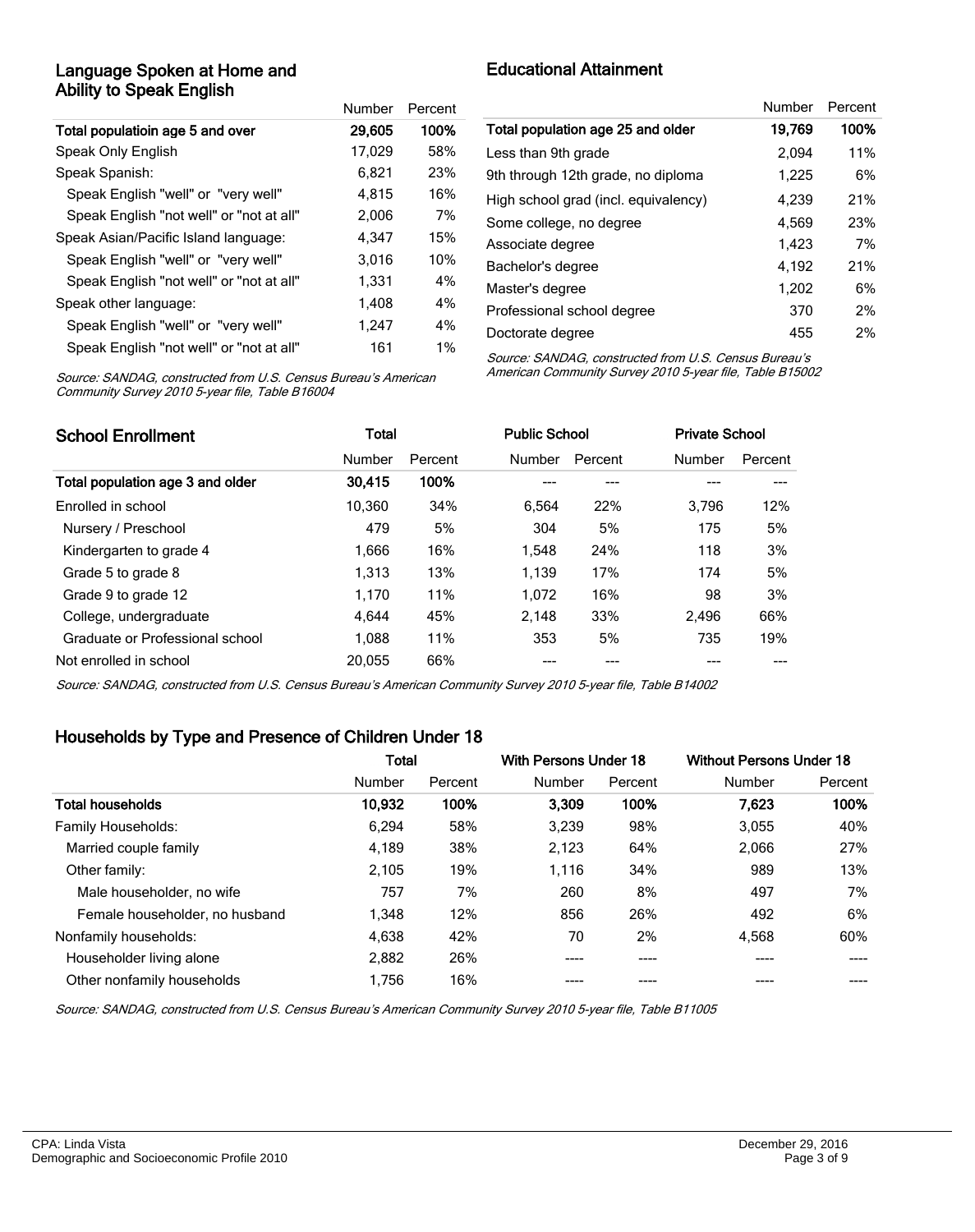# Housing Units by Type

|                            | Number | Percent | Occupied | Unoccupied | Vacancy<br>Rate | Persons per<br>Household |
|----------------------------|--------|---------|----------|------------|-----------------|--------------------------|
| <b>Total Housing Units</b> | 11.624 | 100%    | 10932    | 692        | 6%              | 2.66                     |
| Single family (detached)   | 3,097  | 27%     | 2,947    | 150        | 5%              | 2.93                     |
| Single family (attached)   | 2.450  | 21%     | 2,352    | 98         | 4%              | 2.62                     |
| 2 to 4 units               | 1,311  | 11%     | 1.220    | 91         | 7%              | 3.01                     |
| 5 to 9 units               | 1.238  | 11%     | 1,141    | 97         | 8%              | 2.69                     |
| 10 or more units           | 3.308  | 28%     | 3.052    | 256        | 8%              | 2.27                     |
| Mobile home and Other      | 220    | 2%      | 220      | 0          | 0%              | 3.04                     |

Source: SANDAG, constructed from U.S. Census Bureau's American Community Survey 2010 5-year file, Table B25024

| <b>Housing Value</b>              |           |         | <b>Year Structure Built</b>                                                                                       |        |         |
|-----------------------------------|-----------|---------|-------------------------------------------------------------------------------------------------------------------|--------|---------|
|                                   | Number    | Percent |                                                                                                                   | Number | Percent |
| <b>Total Owner-Occupied Units</b> | 4.363     | 100%    | <b>Total Housing units</b>                                                                                        | 11.624 | 100%    |
| Less than \$150,000               | 335       | 8%      | 2005 or Later                                                                                                     | 240    | 2%      |
| \$150,000 to \$199,999            | 94        | 2%      | 2000 to 2004                                                                                                      | 243    | 2%      |
| \$200,000 to \$249,999            | 269       | 6%      | 1990 to 1999                                                                                                      | 543    | 5%      |
| \$250,000 to \$299.999            | 499       | 11%     | 1980 to 1989                                                                                                      | 2,328  | 20%     |
| \$300,000 to \$399,999            | 850       | 19%     | 1970 to 1979                                                                                                      | 3.210  | 28%     |
| \$400,000 to \$499.999            | 996       | 23%     | 1960 to 1969                                                                                                      | 1.733  | 15%     |
| \$500,000 to \$749.999            | 1.061     | 24%     | 1950 to 1959                                                                                                      | 1.760  | 15%     |
| \$750,000 to \$999,999            | 168       | 4%      | 1940 to 1949                                                                                                      | 1.295  | 11%     |
| \$1,000,000 or more               | 91        | 2%      | 1939 or earlier                                                                                                   | 272    | 2%      |
| <b>Median Value</b>               | \$413,377 |         | Source: SANDAG, constructed from U.S. Census Bureau's<br>American Community Survey 2010 5-year file, Table B25034 |        |         |

Median Value \$413,377

Source: SANDAG, constructed from U.S. Census Bureau's

American Community Survey 2010 5-year file, Table B25075

#### Housing Units by Tenure and Occupants per Room

|                                        |        | Total   |        | <b>Renter Occupied</b> |        | <b>Owner Occupied</b> |  |
|----------------------------------------|--------|---------|--------|------------------------|--------|-----------------------|--|
|                                        | Number | Percent | Number | Percent                | Number | Percent               |  |
| Total occupied housing units           | 10.932 | 100%    | 6.569  | 100%                   | 4.363  | 100%                  |  |
| 1.00 occupant housing per room or less | 10.034 | 92%     | 5.781  | 88%                    | 4.253  | 97%                   |  |
| 1.01 to 1.50 occupants per room        | 676    | 6%      | 576    | 9%                     | 100    | 2%                    |  |
| 1.51 to 2.00 occupants per room        | 169    | 2%      | 159    | 2%                     | 10     | $< 1\%$               |  |
| 2.01 or more occupants per room        | 53     | $1\%$   | 53     | $1\%$                  | 0      | $0\%$                 |  |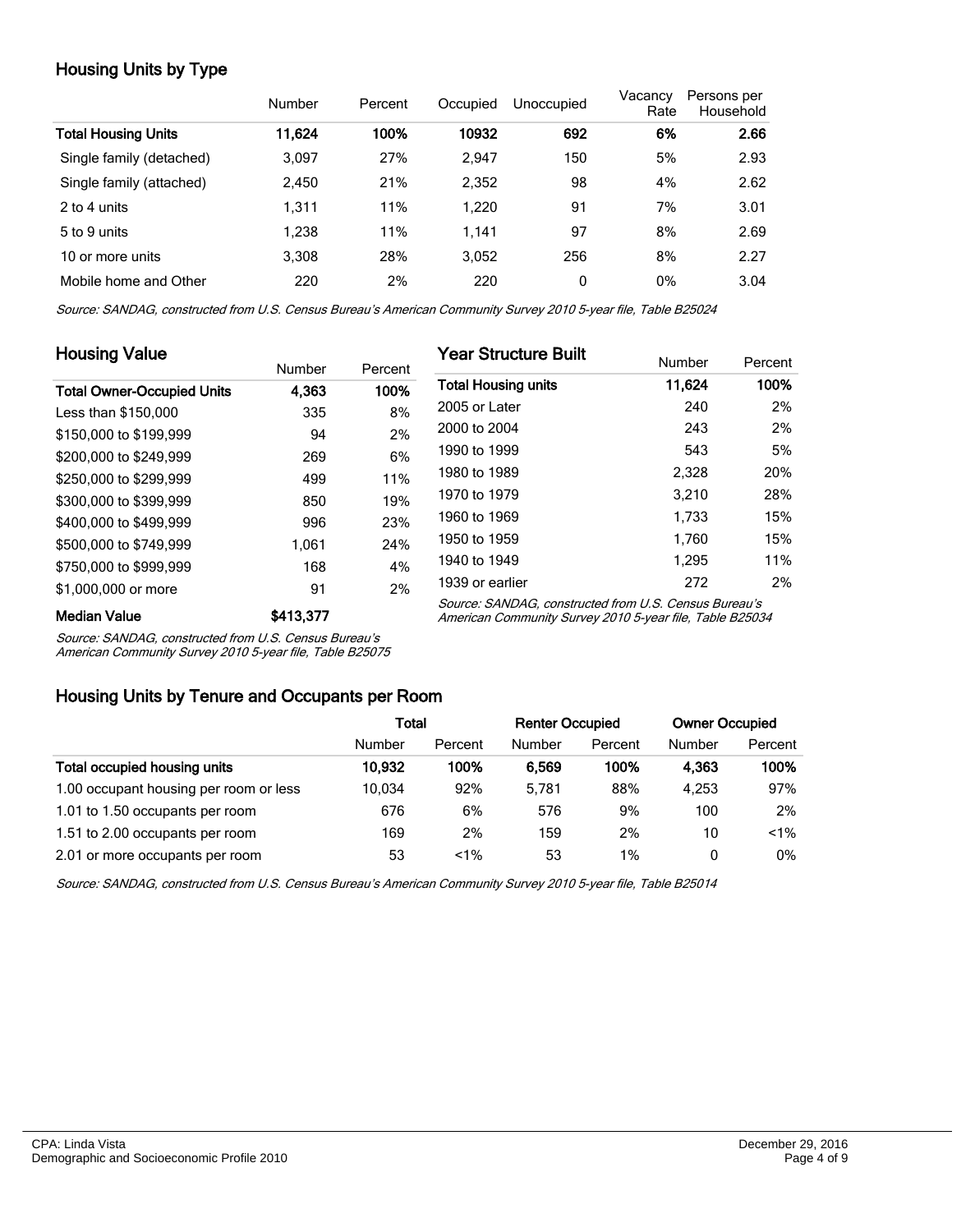### Contract Rent

Renter Occupied Housing

| Units                | Number  | Percent |  |
|----------------------|---------|---------|--|
| <b>Total Units</b>   | 6,569   | 100%    |  |
| Less than \$500      | 338     | 5%      |  |
| \$500 to \$599       | 170     | 3%      |  |
| \$600 to \$699       | 264     | 4%      |  |
| \$700 to \$799       | 130     | 2%      |  |
| \$800 to \$899       | 487     | 7%      |  |
| \$900 to \$999       | 400     | 6%      |  |
| \$1,000 to \$1,249   | 2,005   | 31%     |  |
| \$1,250 to \$1,499   | 832     | 13%     |  |
| \$1,500 to \$1,999   | 1,085   | 17%     |  |
| \$2,000 or more      | 707     | 11%     |  |
| No cash rent         | 151     | 2%      |  |
| Median contract rent | \$1.187 |         |  |

# Gross Rent as a Percentage of Household Income

| <b>Renter Occupied Housing</b><br>Units               | Number | Percent |
|-------------------------------------------------------|--------|---------|
| <b>Total Units</b>                                    | 6,569  | 100%    |
| Less than 20 percent                                  | 1,004  | 15%     |
| 20.0 to 24.9 percent                                  | 782    | 12%     |
| 25.0 to 29.9 percent                                  | 876    | 13%     |
| 30.0 to 34.9 percent                                  | 544    | 8%      |
| 35.0 to 39.9 percent                                  | 562    | 9%      |
| 40.0 to 49.9 percent                                  | 824    | 13%     |
| 50.0 percent or more                                  | 1.649  | 25%     |
| Not computed                                          | 328    | 5%      |
| Source: SANDAG, constructed from U.S. Census Bureau's |        |         |

Source: SANDAG, constructed from U.S. Census Bureau's American Community Survey 2010 5-year file, Table B25070

Source: SANDAG, constructed from U.S. Census

Bureau's American Community Survey 2010 5-year file, Table B25056

### Vehicle Availability

| Occupied Housing Units    | Number | Percent |
|---------------------------|--------|---------|
| <b>Total Availability</b> | 10.932 | 100%    |
| No vehicle                | 585    | 5%      |
| 1 vehicle                 | 4.161  | 38%     |
| 2 vehicles                | 4.232  | 39%     |
| 3 vehicles                | 1,381  | 13%     |
| 4 or more vehicles        | 573    | 5%      |

Source: SANDAG, constructed from U.S. Census Bureau's American Community Survey 2010 5-year file, Table B25044

### Place of Work

| Workers age 16 and older           | Number Percent |       |
|------------------------------------|----------------|-------|
| <b>Total Workers</b>               | 15,791         | 100%  |
| Worked in state of residence       | 15,670         | 99%   |
| Worked in county of residence      | 15,372         | 97%   |
| Worked outside county of residence | 298            | 2%    |
| Worked outside state of residence  | 121            | $1\%$ |

Source: SANDAG, constructed from U.S. Census Bureau's American Community Survey 2010 5-year file, Table B08007

# Employment Status **Employment Status Male Employment Status Male Employment Status Male Employment Status** Total Percent Number Percent Number Percent Population age 16 and older 25,777 100% 12,681 49% 13,096 51% In labor force 17,199 67% 9,104 53% 8,095 47% Armed forces 601 53% 544 91% 57 9% Civilian (employed) 14,536 85% 7,252 50% 7,284 50% Civilian (unemployed) 2,062 12% 1,308 63% 754 37% Not in labor force **8,578** 33% 3,577 42% 5,001 58% Pct. of civilian labor force unemployed 12.4% 15.3% 15.3% 9.4%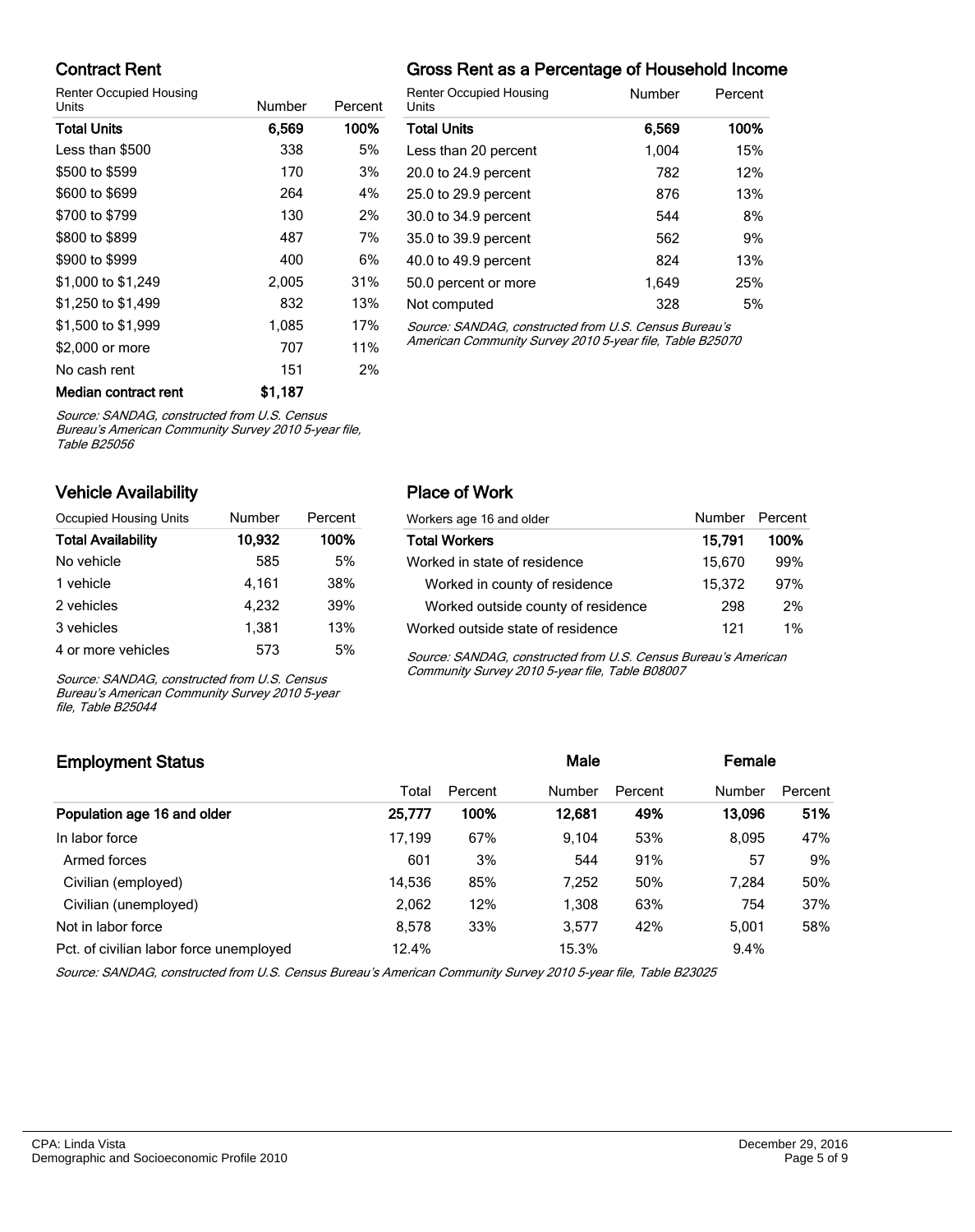#### Means of Transportation to Work

| Workers age 16 and older      | Number | Percent |
|-------------------------------|--------|---------|
| <b>Total Workers</b>          | 15,791 | 100%    |
| Car, truck or van:            | 13,066 | 83%     |
| Drove Alone                   | 11,926 | 76%     |
| Carpooled                     | 1,140  | 7%      |
| <b>Public Transportation:</b> | 1,085  | 7%      |
| Bus                           | 1,026  | 6%      |
| Trolley / Streetcar           | 37     | $1\%$   |
| Railroad                      | 22     | $< 1\%$ |
| Other public transportation   | 0      | 0%      |
| Motorcycle                    | 83     | $1\%$   |
| <b>Bicycle</b>                | 119    | $1\%$   |
| Walked                        | 724    | 5%      |
| Other means                   | 124    | $1\%$   |
| Worked at home                | 590    | 4%      |

# Travel Time to Work

| Workers age 16 and older          | Number | Percent |
|-----------------------------------|--------|---------|
| <b>Total Workers</b>              | 15,791 | 100%    |
| Did not work at home              | 15,201 | 96%     |
| Less than 10 minutes              | 1,689  | 11%     |
| 10 to 19 minutes                  | 6.247  | 40%     |
| 20 to 29 minutes                  | 3,787  | 24%     |
| 30 to 44 minutes                  | 2,289  | 14%     |
| 45 to 59 minutes                  | 480    | 3%      |
| 60 to 89 minutes                  | 401    | 3%      |
| 90 minutes or more                | 308    | 2%      |
| Worked at home                    | 590    | 4%      |
| Average time to work<br>(minutes) | 25     |         |

Source: SANDAG, constructed from U.S. Census Bureau's American Community Survey 2010 5-year file, Table B08303

Source: SANDAG, constructed from U.S. Census Bureau's American Community Survey 2010 5-year file, Table B08301

Industry

| ii iuusu y<br>Employed cilivian population age 16 and older | Number | Percent |
|-------------------------------------------------------------|--------|---------|
| Total employed civilian age 16+                             | 15,128 | 100%    |
| Agriculture, forestry, mining                               | 52     | $1\%$   |
| Utilities                                                   | 52     | $1\%$   |
| Construction                                                | 773    | 5%      |
| Manufacturing                                               | 1,031  | 7%      |
| Wholesale trade                                             | 429    | 3%      |
| Retail trade                                                | 1,486  | 10%     |
| Transportation & warehousing                                | 444    | 3%      |
| Information & communications                                | 330    | 2%      |
| Finance, insurance, & real estate                           | 760    | 5%      |
| Professional, scientific, management, administration        | 853    | 6%      |
| Educational, social, & health services                      | 3,480  | 23%     |
| Art, entertainment, recreation, accommodations, food        | 1,765  | 12%     |
| Other services                                              | 1,186  | 8%      |
| Public administration                                       | 2.487  | 16%     |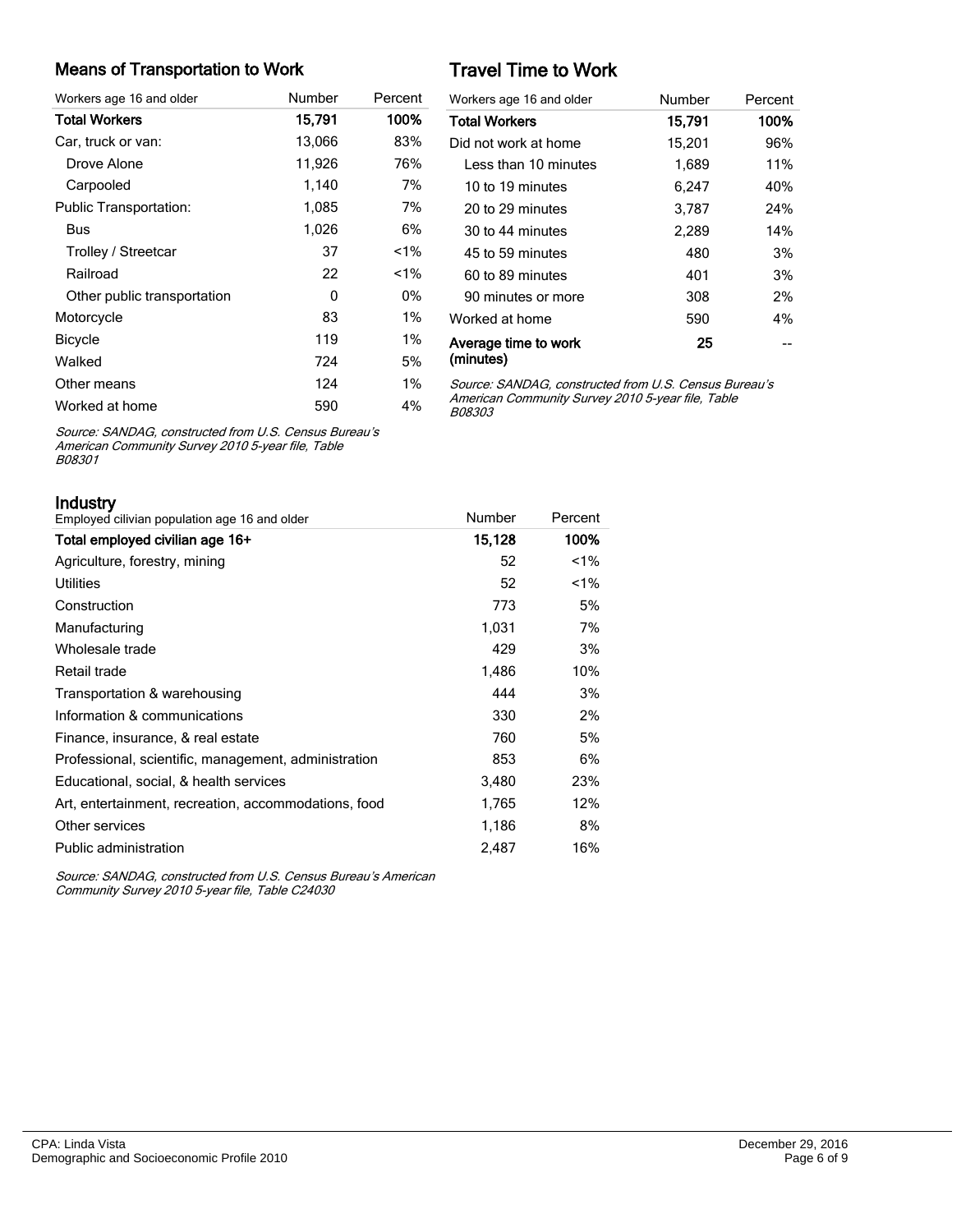#### **Occupation**

| Employed cilivian population age 16 and older | Number | Percent |
|-----------------------------------------------|--------|---------|
| Total employed civilian age 16+               | 15,128 | 100%    |
| Management, professional & related:           | 4,892  | 32%     |
| Management (incl. farm managers)              | 1,099  | 7%      |
| Business & financial                          | 642    | 4%      |
| Computer & mathematical                       | 455    | 3%      |
| Architecture & engineering                    | 264    | 2%      |
| Life, physical & social science               | 166    | 1%      |
| Community & social service                    | 290    | 2%      |
| Legal                                         | 322    | 2%      |
| Education, training, & library                | 873    | 6%      |
| Art, entertainment, sports & media            | 335    | 2%      |
| Healthcare practitioners                      | 446    | 3%      |
| Service:                                      | 3,512  | 23%     |
| Healthcare support                            | 279    | 2%      |
| Protective service                            | 372    | 2%      |
| Food preparation & serving                    | 1,006  | 7%      |
| Building & grounds cleaning / maintenance     | 872    | 6%      |
| Personal care & service                       | 983    | 6%      |
| Sales & office                                | 4,049  | 27%     |
| Farming, fishing & forestry                   | 12     | $1\%$   |
| Construction, extraction & maintenance        | 1,167  | 8%      |
| Production, transport & material moving       | 1,496  | 10%     |

Source: SANDAG, constructed from U.S. Census Bureau's American Community Survey 2010 5-year file, Table C24010

# Household Income

|                        | Number   | Percent |
|------------------------|----------|---------|
| Total Households       | 10,932   | 100%    |
| Less than \$15,000     | 1,152    | 11%     |
| \$15,000 to \$29,999   | 1,779    | 16%     |
| \$30,000 to \$44,999   | 1,825    | 17%     |
| \$45,000 to \$59,999   | 1.874    | 17%     |
| \$60,000 to \$74,999   | 895      | 8%      |
| \$75,000 to \$99.999   | 1.516    | 14%     |
| \$100,000 to \$124.999 | 832      | 8%      |
| \$125,000 to \$149.999 | 525      | 5%      |
| \$150,000 to \$199,999 | 262      | 2%      |
| \$200,000 or more      | 272      | 2%      |
| Median Income          | \$50,683 |         |

Source: SANDAG, Current Estimates (2010)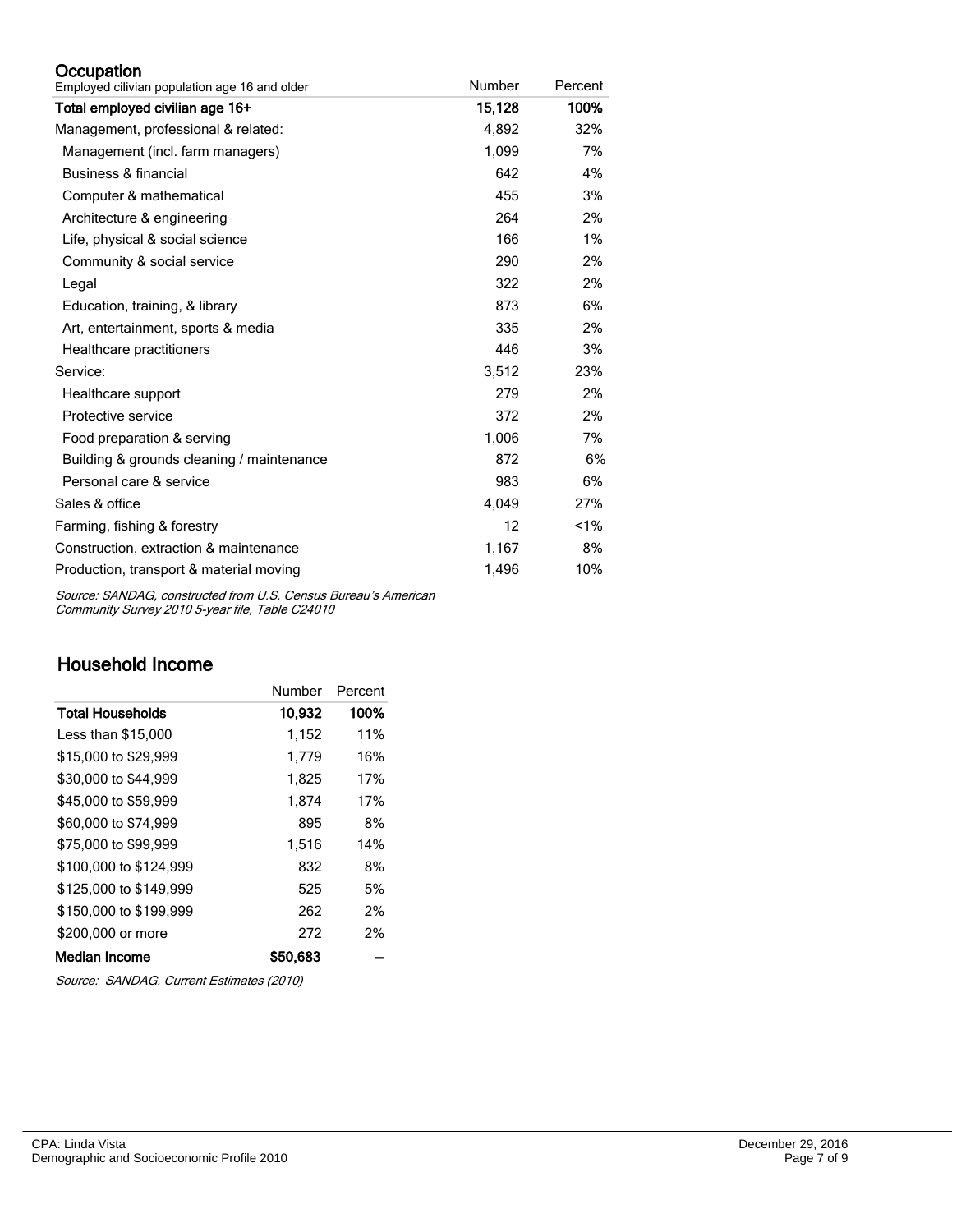| <b>Earnings and Income</b>                    | Number | Percent |
|-----------------------------------------------|--------|---------|
| <b>Total households</b>                       | 10,932 | 100%    |
| With earnings                                 | 9.350  | 86%     |
| With wage and salary income                   | 8,803  | 81%     |
| With self-employment income                   | 1,308  | 12%     |
| With interest, dividend, or net rental income | 2,219  | 20%     |
| With Social Security income                   | 2,239  | 20%     |
| With Supplemental Security income             | 669    | 6%      |
| With public assistance income                 | 322    | 3%      |
| With retirement income                        | 1.467  | 13%     |
| With other types of income                    | 1.679  | 15%     |

Note: "Earnings" is the sum of households with wage and salary income and/or self-employment income. Also, a household may have more than one income. Therefore, subsets will not sum to the total.

Source: SANDAG, constructed from U.S. Census Bureau's American Community Survey 2010 5-year file, Table B19051 - B19060

#### Ratio of Income to Poverty Level

Population for whom poverty status is determined

|               | Number | Percent |
|---------------|--------|---------|
| Total         | 30,144 | 100%    |
| Under .50     | 2,925  | 10%     |
| .50 to .99    | 2,955  | 10%     |
| 1.00 to 1.24  | 1,962  | 7%      |
| 1.25 to 1.49  | 1.623  | 5%      |
| 1.50 to 1.84  | 2,035  | 7%      |
| 1.85 to 1.99  | 847    | 3%      |
| 2.00 and over | 17.797 | 59%     |

Source: SANDAG, constructed from U.S. Census Bureau's

#### Poverty Status

Population for whom poverty status is determined

|                      | Number | Percent |
|----------------------|--------|---------|
| Total                | 30,144 | 100%    |
| <b>Above Poverty</b> | 24.264 | 80%     |
| <b>Below Poverty</b> | 5,880  | 20%     |

Source: SANDAG, constructed from U.S. Census Bureau's American Community Survey 2010 5-year file, Table B17010

American Community Survey 2010 5-year file, Table C17002

#### Poverty Status of Families by Family Type and Presence of Related Children Under 18

|                                           | <b>Total Families</b> |                  |                | <b>Above Poverty</b> |                  |                | <b>Below Povery</b> |                  |                |
|-------------------------------------------|-----------------------|------------------|----------------|----------------------|------------------|----------------|---------------------|------------------|----------------|
|                                           | Total                 | With<br>Children | No<br>Children | Total                | With<br>Children | No<br>Children | Total               | With<br>Children | No<br>Children |
| <b>Total Familes</b>                      | 6,294                 | 3,239            | 3.055          | 5,378                | 2,470            | 2,908          | 916                 | 769              | 147            |
| Married couple family                     | 4,189                 | 2.123            | 2.066          | 3.702                | 1.723            | 1.979          | 487                 | 400              | 87             |
| Male householder, no<br>wife present      | 757                   | 260              | 497            | 637                  | 179              | 458            | 120                 | 81               | 39             |
| Female householder,<br>no husband present | 1.348                 | 856              | 492            | 1.039                | 568              | 471            | 309                 | 288              | 21             |